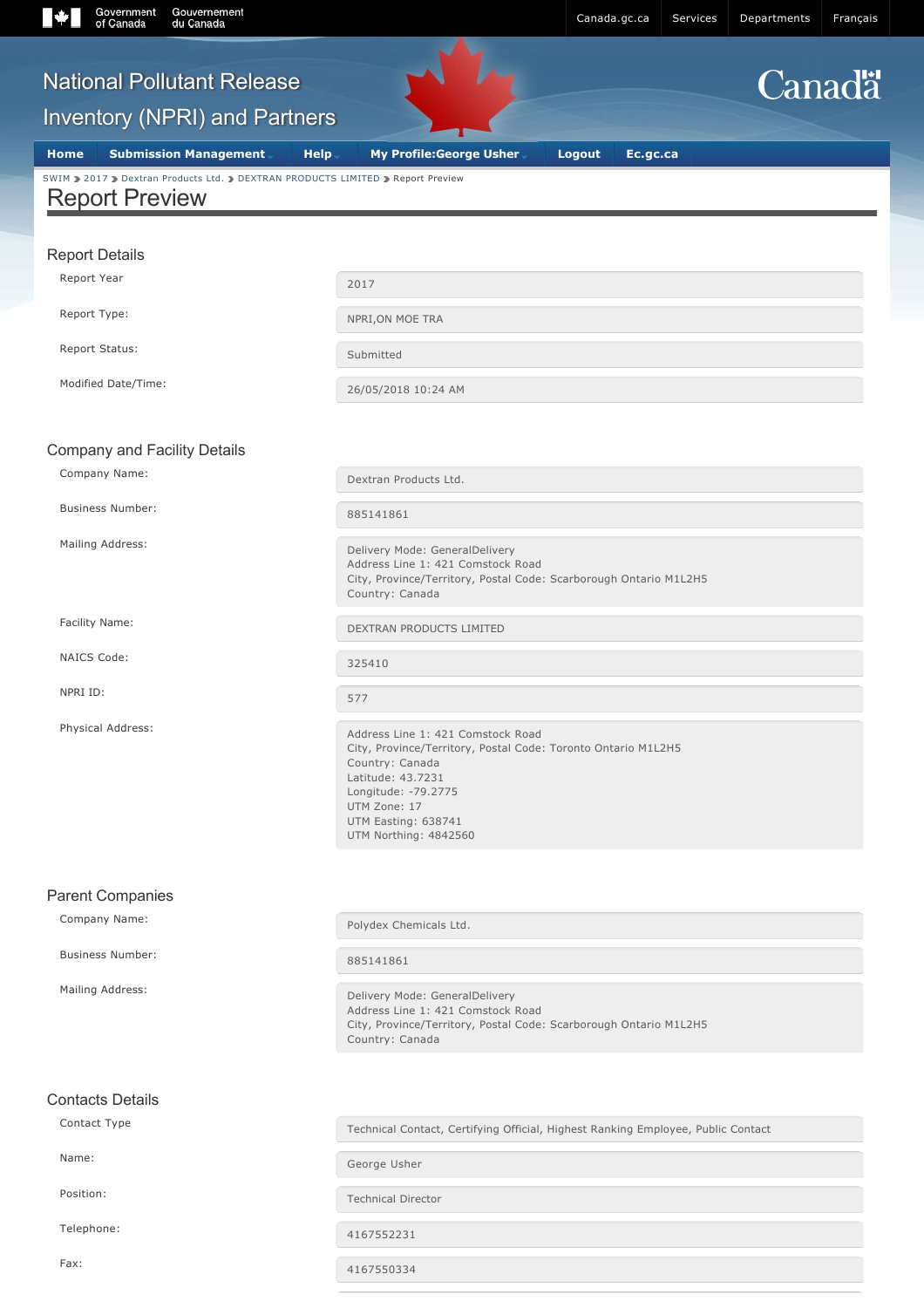| Email:           | sm-dextran@rogers.com                                                                                                                 |
|------------------|---------------------------------------------------------------------------------------------------------------------------------------|
|                  |                                                                                                                                       |
| Contact Type     | Person who prepared the report                                                                                                        |
| Name:            | Sabbir Mogra                                                                                                                          |
| Position:        | Environmental Health and Safety Coordinator                                                                                           |
| Telephone:       | 4167552231                                                                                                                            |
| Fax:             | 4167550334                                                                                                                            |
| Email:           | sm-dextran@rogers.com                                                                                                                 |
| Mailing Address: | Delivery Mode: GeneralDelivery<br>Address Line 1:<br>City, Province/Territory, Postal Code: Toronto Ontario M1L2H5<br>Country: Canada |

# General Information

| Number of employees:                                                                                     | 21                                   |
|----------------------------------------------------------------------------------------------------------|--------------------------------------|
| Activities for Which the 20,000-Hour Employee<br>Threshold Does Not Apply:                               | None of the above                    |
| Activities Relevant to Reporting Dioxins,<br>Furans and Hexacholorobenzene:                              | None of the above                    |
| Activities Relevant to Reporting of Polycyclic<br>Aromatic Hydrocarbons (PAHs):                          | Wood preservation using creosote: No |
| Is this the first time the facility is reporting to<br>the NPRI (under current or past ownership):       | <b>No</b>                            |
| Is the facility controlled by another Canadian<br>company or companies:                                  | Yes                                  |
| Did the facility report under other<br>environmental regulations or permits:                             | <b>No</b>                            |
| Is the facility required to report one or more<br>NPRI Part 4 substances (Criteria Air<br>Contaminants): | Yes                                  |
| Was the facility shut down for more than one<br>week during the year:                                    | Yes                                  |
| Operating Schedule - Days of the Week:                                                                   | Mon, Tue, Wed, Thu, Fri              |
| Usual Number of Operating Hours per day:                                                                 | 24                                   |
| Usual Daily Start Time (24h) (hh:mm):                                                                    | 07:00                                |
|                                                                                                          |                                      |

## Shutdown Periods:

From 2017-12-20 To 2017-12-31  $X$ -Mas holidays shutdown

### Substance List

| <b>CAS RN</b> | <b>Substance Name</b>             | <b>Releases</b> | <b>Releases (Speciated VOCs)</b> | <b>Disposals</b> | Recvcling | Unit   |
|---------------|-----------------------------------|-----------------|----------------------------------|------------------|-----------|--------|
| 7647-01-0     | Hydrochloric acid                 | N/A             | N/A                              | N/A              | N/A       | tonnes |
| $67 - 63 - 0$ | Isopropyl alcohol                 | 10.3200         | N/A                              | 7.9120           | 7.9120    | tonnes |
| $67 - 56 - 1$ | Methanol                          | 1.1400          | N/A                              | 6.5000           | 6.5000    | tonnes |
| NA - M16      | Volatile Organic Compounds (VOCs) | 11,9000         | 11,9000                          | N/A              | N/A       | tonnes |

# Applicable Programs

| <b>CAS RN</b> | <b>Substance Name</b>             | <b>NPRI</b> | <b>ON MOE TRA</b> | <b>ON MOE Reg 127/01</b> | First report for<br>this substance to<br>the ON MOE TRA |
|---------------|-----------------------------------|-------------|-------------------|--------------------------|---------------------------------------------------------|
| 7647-01-0     | Hydrochloric acid                 | Yes         | Yes               |                          | <b>No</b>                                               |
| $67 - 63 - 0$ | Isopropyl alcohol                 | Yes         | Yes               |                          | <b>No</b>                                               |
| $67 - 56 - 1$ | Methanol                          | Yes         | Yes               |                          | <b>No</b>                                               |
| NA - M16      | Volatile Organic Compounds (VOCs) | Yes         | Yes               |                          | <b>No</b>                                               |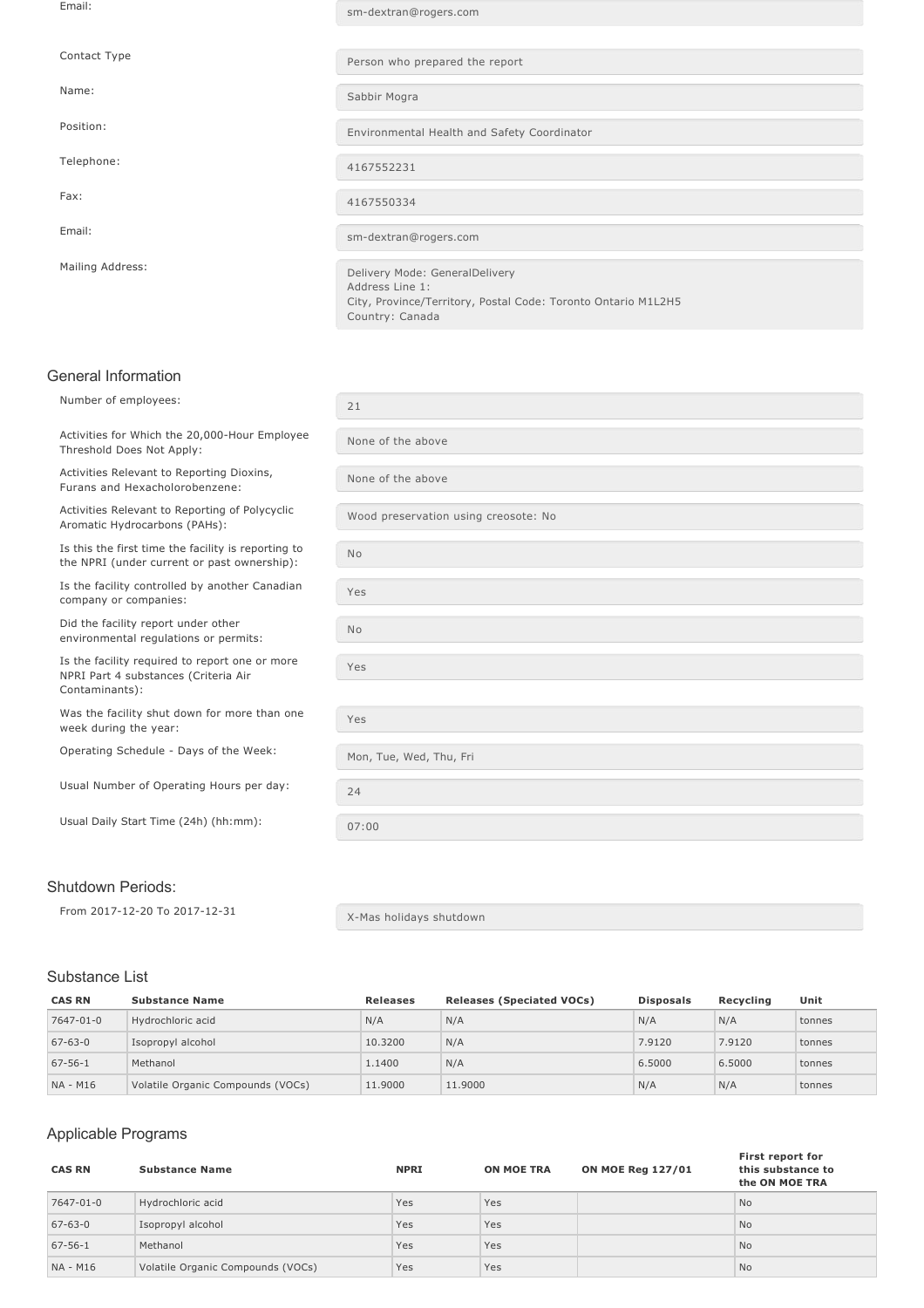#### General Information about the Substance Releases and Transfers of the Substance

| <b>CAS RN</b> | <b>Substance Name</b>                | Was the substance<br>released on-site | The substance will be reported as the sum of<br>releases to all media (total of 1 tonne or less) | 1 tonne or more of a Part 5 Substance<br>(Speciated VOC) was released to air |
|---------------|--------------------------------------|---------------------------------------|--------------------------------------------------------------------------------------------------|------------------------------------------------------------------------------|
| 7647-01-0     | Hydrochloric acid                    | <b>No</b>                             | <b>No</b>                                                                                        | <b>No</b>                                                                    |
| $67 - 63 - 0$ | Isopropyl alcohol                    | Yes                                   | <b>No</b>                                                                                        | <b>No</b>                                                                    |
| $67 - 56 - 1$ | Methanol                             | Yes                                   | <b>No</b>                                                                                        | <b>No</b>                                                                    |
| NA - M16      | Volatile Organic<br>Compounds (VOCs) |                                       | <b>No</b>                                                                                        | Yes                                                                          |

# General Information about the Substance - Disposals and Off-site Transfers for Recycling

| <b>CAS RN</b> | <b>Substance</b><br>Name                | site), or transferred for treatment prior to<br>final disposal | Was the substance disposed of (on-site or off- Is the facility required to report on disposals of Was the substance<br>tailings and waste rock for the selected<br>reporting period | transferred off-site for<br>recycling |
|---------------|-----------------------------------------|----------------------------------------------------------------|-------------------------------------------------------------------------------------------------------------------------------------------------------------------------------------|---------------------------------------|
| 7647-01-0     | Hydrochloric<br>acid                    | <b>No</b>                                                      | N <sub>o</sub>                                                                                                                                                                      | No.                                   |
| $67 - 63 - 0$ | Isopropyl<br>alcohol                    | Yes                                                            | <b>No</b>                                                                                                                                                                           | Yes                                   |
| $67 - 56 - 1$ | Methanol                                | Yes                                                            | N <sub>o</sub>                                                                                                                                                                      | Yes                                   |
| NA - M16      | Volatile Organic<br>Compounds<br>(VOCs) |                                                                |                                                                                                                                                                                     |                                       |

### General Information about the Substance Nature of Activities

| <b>CAS RN</b> | <b>Substance Name</b>             | <b>Manufacture the Substance</b> | <b>Process the Substance</b> | <b>Otherwise Use of the Substance</b>    |
|---------------|-----------------------------------|----------------------------------|------------------------------|------------------------------------------|
| 7647-01-0     | Hydrochloric acid                 |                                  | As a reactant                | As a manufacturing aid                   |
| $67 - 63 - 0$ | Isopropyl alcohol                 |                                  |                              | As a physical or chemical processing aid |
| $67 - 56 - 1$ | Methanol                          |                                  |                              | As a physical or chemical processing aid |
| NA - M16      | Volatile Organic Compounds (VOCs) |                                  |                              |                                          |

### TRA Quantifications

| <b>CAS RN</b> | <b>Substance Name</b>             | Use, Creation, Contained in Product | Quantity       | Use ranges for public reporting |
|---------------|-----------------------------------|-------------------------------------|----------------|---------------------------------|
| 7647-01-0     | Hydrochloric acid                 | Use                                 | 45.948 tonnes  | Yes                             |
| 7647-01-0     | Hydrochloric acid                 | Creation                            | 0 tonnes       | Yes                             |
| 7647-01-0     | Hydrochloric acid                 | Contained in Product                | 0 tonnes       | Yes                             |
| $67 - 63 - 0$ | Isopropyl alcohol                 | Use                                 | 158.40 tonnes  | Yes                             |
| $67 - 63 - 0$ | Isopropyl alcohol                 | Creation                            | 0 tonnes       | Yes                             |
| $67 - 63 - 0$ | Isopropyl alcohol                 | Contained in Product                | 0 tonnes       | Yes                             |
| $67 - 56 - 1$ | Methanol                          | Use                                 | 15,883 tonnes  | Yes                             |
| $67 - 56 - 1$ | Methanol                          | Creation                            | 0 tonnes       | Yes                             |
| $67 - 56 - 1$ | Methanol                          | Contained in Product                | 0 tonnes       | Yes                             |
| NA - M16      | Volatile Organic Compounds (VOCs) | Use                                 | 174.283 tonnes | Yes                             |
| NA - M16      | Volatile Organic Compounds (VOCs) | Creation                            | 0 tonnes       | Yes                             |
| NA - M16      | Volatile Organic Compounds (VOCs) | Contained in Product                |                |                                 |

# TRA Quantifications VOC Breakdown List

| <b>CAS RN</b> | <b>Substance Name</b> | Use, Creation, Contained in Product | Quantity       |
|---------------|-----------------------|-------------------------------------|----------------|
| $67 - 63 - 0$ | Isopropyl alcohol     | Use                                 | 158,400 tonnes |
| $67 - 63 - 0$ | Isopropyl alcohol     | Creation                            | 0 tonnes       |
| $67 - 56 - 1$ | Methanol              | Use                                 | 15.883 tonnes  |
| $67 - 56 - 1$ | Methanol              | Creation                            | 0 tonnes       |

# TRA Quantifications - Total Speciated VOCs

| Use, Creation, Contained in Product | Ouantity       |
|-------------------------------------|----------------|
| <b>Use</b>                          | 174.283 tonnes |
| Creation                            | tonnes         |

#### TRA Quantifications - Others

| <b>CAS RN</b> | <b>Substance</b><br>Name | Change in<br>Method of<br><b>Quantification Change</b> | Reasons<br>for | Description of how the change<br>impact tracking and quantification<br>of the substance | Description of how an incident(s) affected<br>quantifications                      | Significant<br><b>Process</b><br>Change |
|---------------|--------------------------|--------------------------------------------------------|----------------|-----------------------------------------------------------------------------------------|------------------------------------------------------------------------------------|-----------------------------------------|
| 7647-01-0     | Hydrochloric<br>acid     |                                                        |                |                                                                                         | Decrease in production of dextran, resulted in less<br>usage of hydrochloric acid. | <b>No</b>                               |
|               |                          |                                                        |                |                                                                                         |                                                                                    |                                         |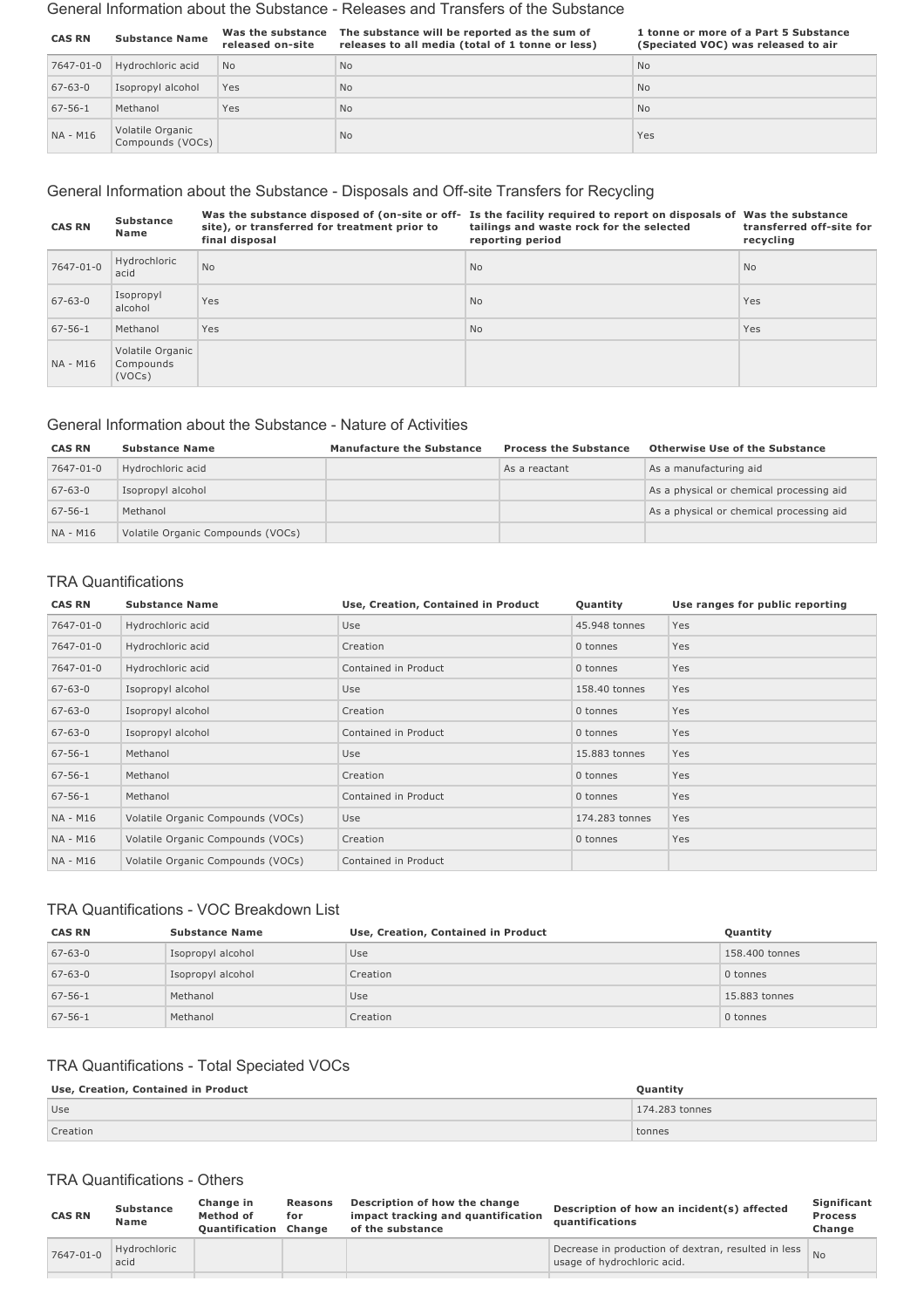| <b>CAS RN</b> | <b>Substance</b><br>Name                   | Change in<br>Method of<br><b>Quantification Change</b> | <b>Reasons</b><br>for | Description of how the change<br>impact tracking and quantification<br>of the substance | Description of how an incident(s) affected<br>quantifications                                                                | Significant<br><b>Process</b><br>Change |
|---------------|--------------------------------------------|--------------------------------------------------------|-----------------------|-----------------------------------------------------------------------------------------|------------------------------------------------------------------------------------------------------------------------------|-----------------------------------------|
| $67 - 63 - 0$ | Isopropyl<br>alcohol                       |                                                        |                       |                                                                                         | Decrease in production of dextran, resulted in less<br>usage of isopropyl alcohol, thereby reducing usage No<br>quantity.    |                                         |
| $67 - 56 - 1$ | Methanol                                   |                                                        |                       |                                                                                         | Production of dextran sulphate that uses methanol<br>has been reduced                                                        | <b>No</b>                               |
| NA - M16      | Volatile<br>Organic<br>Compounds<br>(VOCs) |                                                        |                       |                                                                                         | Decrease in production of dextran, and dextran<br>sulphate resulted in less usage of both methanol,<br>and isopropyl alcohol | N <sub>o</sub>                          |

# On-site Releases - Releases to air

| <b>CAS RN</b> | <b>Substance Name</b>             | Category                       | <b>Basis of Estimate</b>        | <b>Detail Code</b> | Quantity     |
|---------------|-----------------------------------|--------------------------------|---------------------------------|--------------------|--------------|
| $67 - 63 - 0$ | Isopropyl alcohol                 | Stack or Point Releases        | M3 - Source Testing             |                    | 6.42 tonnes  |
| $67 - 63 - 0$ | Isopropyl alcohol                 | Storage or Handling Releases   | E2 - Published Emission Factors |                    | 3.2 tonnes   |
| $67 - 63 - 0$ | Isopropyl alcohol                 | <b>Fugitive Releases</b>       | M3 - Source Testing             |                    | 0.7 tonnes   |
| $67 - 56 - 1$ | Methanol                          | Stack or Point Releases        | M3 - Source Testing             |                    | 0.2 tonnes   |
| $67 - 56 - 1$ | Methanol                          | Storage or Handling Releases   | E2 - Published Emission Factors |                    | 0.92 tonnes  |
| $67 - 56 - 1$ | Methanol                          | <b>Fugitive Releases</b>       | O - Engineering Estimates       |                    | 0.02 tonnes  |
| NA - M16      | Volatile Organic Compounds (VOCs) | Stack or Point Releases        | M3 - Source Testing             |                    | 6.62 tonnes  |
| NA - M16      | Volatile Organic Compounds (VOCs) | Storage or Handling Releases   | E2 - Published Emission Factors |                    | 4.56 tonnes  |
| NA - M16      | Volatile Organic Compounds (VOCs) | <b>Fugitive Releases</b>       | M3 - Source Testing             |                    | 0.72 tonnes  |
| NA - M16      | Volatile Organic Compounds (VOCs) | Other Sources - Speciated VOCs | NA - Not Applicable             |                    | 11.90 tonnes |

# On-site Releases - Releases to air - Total

| <b>CAS RN</b> | <b>Substance Name</b>             | <b>Total - Releases to Air</b> |
|---------------|-----------------------------------|--------------------------------|
| $67 - 63 - 0$ | Isopropyl alcohol                 | $10.32$ tonnes                 |
| $67 - 56 - 1$ | Methanol                          | 1.14 tonnes                    |
| NA - M16      | Volatile Organic Compounds (VOCs) | $11.90$ tonnes                 |

## On-site Releases - Releases to air - VOC Breakdown List

| Category                       | <b>CAS RN</b> | <b>Substance Name</b> | Quantity       |
|--------------------------------|---------------|-----------------------|----------------|
| Other Sources - Speciated VOCs | $67 - 63 - 0$ | Isopropyl alcohol     | $10.32$ tonnes |
| Other Sources - Speciated VOCs | $67 - 56 - 1$ | Methanol              | 1.58 tonnes    |

### On-site Releases - Total

| <b>CAS RN</b> | <b>Substance Name</b> | <b>Total releases</b> |
|---------------|-----------------------|-----------------------|
| $67 - 63 - 0$ | Isopropyl alcohol     | $10.32$ tonnes        |
| $67 - 56 - 1$ | Methanol              | $1.14$ tonnes         |

# On-site Releases - Quarterly Breakdown of Annual Releases

| <b>CAS RN</b> | <b>Substance Name</b> | <b>Ouarter</b> | Ouarter ∠ | Ouarter 5 | Ouarter 4 |
|---------------|-----------------------|----------------|-----------|-----------|-----------|
| $67 - 63 - 0$ | Isopropyl alcohol     | رے             | ل کے      | 25        | بے        |
| $67 - 56 - 1$ | Methanol              | رے             | ر ے       | 25        | رے        |

# On-site Releases - Monthly Breakdown of Annual Releases

| <b>CAS RN</b> | <b>Substance</b><br><b>Name</b>            | Jan  | Feb  | Mar  | Apr  | May  | June | July | Aug  | Sept | Oct  | Nov  | Dec  |
|---------------|--------------------------------------------|------|------|------|------|------|------|------|------|------|------|------|------|
| NA - M16      | Volatile<br>Organic<br>Compounds<br>(VOCs) | 8.33 | 8.33 | 8.34 | 8.33 | 8.33 | 8.34 | 8.33 | 8.33 | 8.34 | 8.33 | 8.33 | 8.34 |

# On-site Releases - Reasons for Changes in Quantities Released from Previous Year

| <b>CAS RN</b> | <b>Substance Name</b>                | <b>Reasons for Changes in</b><br><b>Quantities from Previous Year</b> | <b>Comments</b>                                                                                                                                                      |
|---------------|--------------------------------------|-----------------------------------------------------------------------|----------------------------------------------------------------------------------------------------------------------------------------------------------------------|
| $67 - 56 - 1$ | Methanol                             | Changes in production levels                                          | Production of dextran sulphate that uses methanol has been reduced, thereby resulting in less<br>usage of methanol                                                   |
| $67 - 63 - 0$ | Isopropyl alcohol                    | Changes in production levels                                          | Decrease in production of dextran, resulted in less usage of isopropyl alcohol, and thereby<br>reducing release quantity.                                            |
| 7647-01-0     | Hydrochloric acid                    | Other (specify in On-site Releases<br>comment field)                  | It is not released.                                                                                                                                                  |
| NA - M16      | Volatile Organic<br>Compounds (VOCs) | Changes in production levels                                          | Decrease in production of dextran, and dextran sulphate resulted in less usage of both<br>methanol, and isopropyl alcohol thereby resulting in less release of those |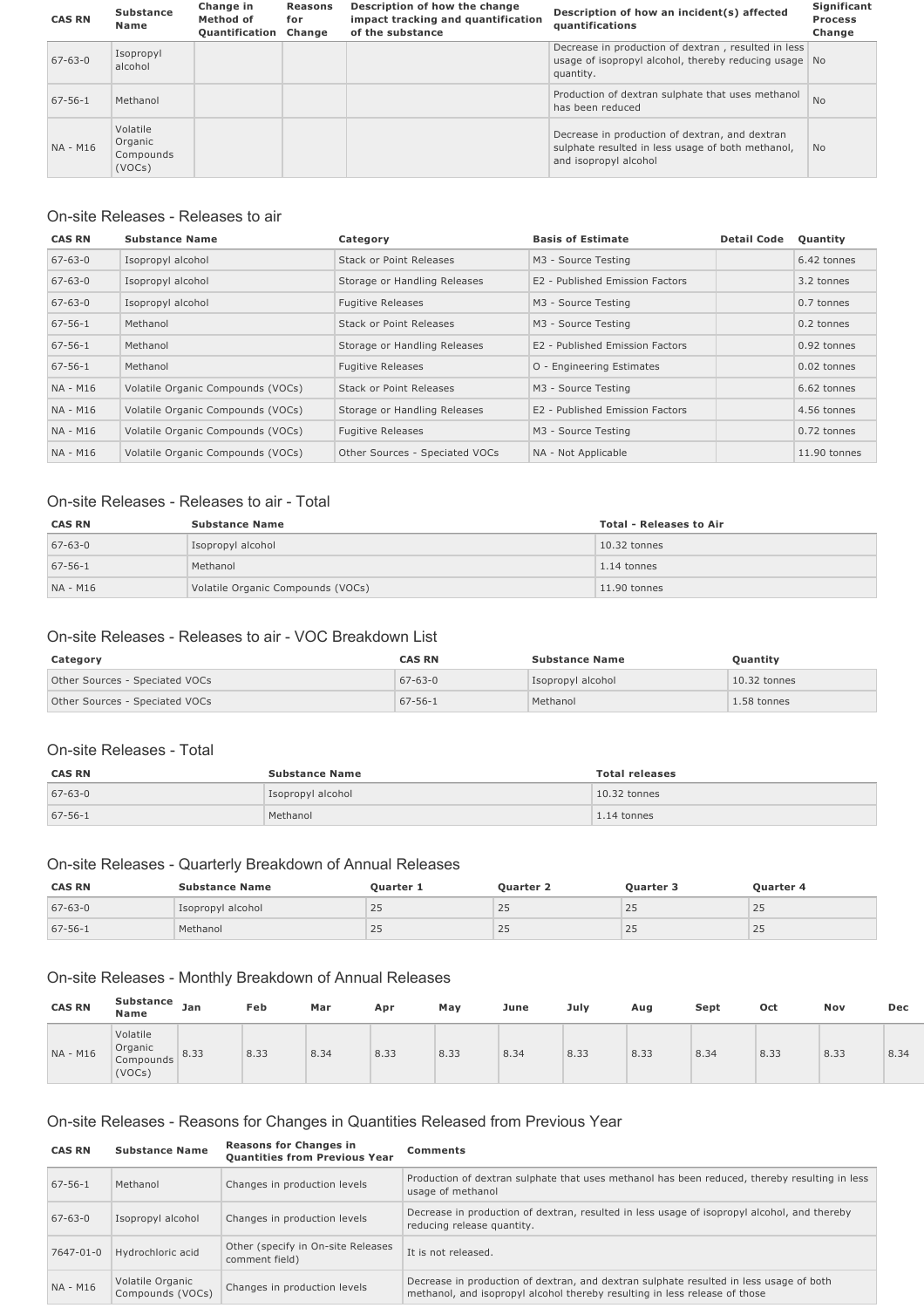### Disposals - Off-site Transfers (excluding Tailings and Waste Rock)

| <b>CAS RN</b> | <b>Substance Name</b> | Category                  | <b>Basis of Estimate</b> | <b>Detail Code</b> | Quantity     |
|---------------|-----------------------|---------------------------|--------------------------|--------------------|--------------|
| $67 - 63 - 0$ | Isopropyl alcohol     | <b>Physical Treatment</b> | C - Mass Balance         |                    | 7.912 tonnes |
| $67 - 56 - 1$ | Methanol              | <b>Physical Treatment</b> | C - Mass Balance         |                    | 6.5 tonnes   |

#### Disposals - Off-site Transfers (excluding Tailings and Waste Rock) - Total

| <b>CAS RN</b> | <b>Substance Name</b> | <b>Total - Treatment Prior to Final Disposal</b> |
|---------------|-----------------------|--------------------------------------------------|
| $67 - 63 - 0$ | Isopropyl alcohol     | 7.912 tonnes                                     |
| $67 - 56 - 1$ | Methanol              | 6.5 tonnes                                       |

#### Disposals - Off-site Transfers (excluding Tailings and Waste Rock) - By Facilities

| <b>CAS RN</b> | <b>Substance Name</b> | Categorv           | <b>Off-site Name</b>     | <b>Off-site Address</b>             | Quantity     |
|---------------|-----------------------|--------------------|--------------------------|-------------------------------------|--------------|
| $67 - 56 - 1$ | Methanol              | Physical Treatment | <b>GFL Environmental</b> | 1070 Toy Ave, Pickering, ON, Canada | 6.5 tonnes   |
| $67 - 63 - 0$ | Isopropyl alcohol     | Physical Treatment | <b>GFL Environmental</b> | 1070 Toy Ave, Pickering, ON, Canada | 7.912 tonnes |

#### Disposals - Total Quantity Disposed (All Media)

| <b>CAS RN</b> | <b>Substance Name</b> | <b>Total Quantity Disposed (All Media)</b> |
|---------------|-----------------------|--------------------------------------------|
| $67 - 63 - 0$ | Isopropyl alcohol     | 7.912 tonnes                               |
| $67 - 56 - 1$ | Methanol              | 6.5 tonnes                                 |

### Disposals - Reasons and Comments

| <b>CAS RN</b> | <b>Substance</b><br>Name | <b>Reasons Why</b><br><b>Substance Was</b><br><b>Disposed</b> | <b>Reasons for Changes in</b><br><b>Ouantities from Previous Year</b> | <b>Comments</b>                                                                                                                              |
|---------------|--------------------------|---------------------------------------------------------------|-----------------------------------------------------------------------|----------------------------------------------------------------------------------------------------------------------------------------------|
| $67 - 56 - 1$ | Methanol                 | Pollution abatement<br>residues                               | Changes in production levels                                          | Decrease in production of dextran sulphate, resulted in less usage of<br>methanol, thereby reducing quantity of disposal recycling           |
| $67 - 63 - 0$ | Isopropyl<br>alcohol     | Pollution abatement<br>residues                               | Changes in production levels                                          | Decrease in production of dextran, resulted in less usage of isopropyl alcohol,<br>and thereby reducing quantity for disposal and recycling. |
| 7647-01-0     | Hydrochloric<br>acid     |                                                               | Other (specify in On-site Releases<br>comment field)                  | Don't dispose this chemical.                                                                                                                 |

### Recycling - Off-site Transfers for Recycling

| <b>CAS RN</b> | <b>Substance Name</b> | Category             | <b>Basis of Estimate</b> | <b>Detail Code</b> | <b>Ouantity</b> |
|---------------|-----------------------|----------------------|--------------------------|--------------------|-----------------|
| $67 - 63 - 0$ | Isopropyl alcohol     | Recovery of Solvents | C - Mass Balance         |                    | 7.912 tonnes    |
| $67 - 56 - 1$ | Methanol              | Recovery of Solvents | C - Mass Balance         |                    | 6.5 tonnes      |

#### Recycling - Off-site Transfers for Recycling - Total

| <b>CAS RN</b> | <b>Substance Name</b> | <b>Total - Off-site Transfers for Recycling</b> |
|---------------|-----------------------|-------------------------------------------------|
| $67 - 63 - 0$ | Isopropyl alcohol     | 7.912 tonnes                                    |
| $67 - 56 - 1$ | Methanol              | 6.5 tonnes                                      |

### Recycling - Off-site Transfers for Recycling - By Facility

| <b>CAS RN</b> | <b>Substance Name</b> | Categorv             | <b>Off-site Name</b>     | <b>Off-site Address</b>             | Quantity     |
|---------------|-----------------------|----------------------|--------------------------|-------------------------------------|--------------|
| 67-56-1       | Methanol              | Recovery of Solvents | <b>GFL Environmental</b> | 1070 Toy Ave, Pickering, ON, Canada | 6.5 tonnes   |
| $67 - 63 - 0$ | Isopropyl alcohol     | Recovery of Solvents | <b>GFL Environmental</b> | 1070 Toy Ave, Pickering, ON, Canada | 7.912 tonnes |

### Recycling - Reasons and Comments

| <b>CAS RN</b> | <b>Substance</b><br>Name | <b>Reasons Why</b><br><b>Substance Was</b><br><b>Recvcled</b> | <b>Reasons for Changes in Quantities</b><br><b>Recycled from Previous Year</b> | <b>Comments</b>                                                                                                                              |
|---------------|--------------------------|---------------------------------------------------------------|--------------------------------------------------------------------------------|----------------------------------------------------------------------------------------------------------------------------------------------|
| $67 - 56 - 1$ | Methanol                 | Pollution abatement<br>residues                               | Changes in production levels                                                   | Decrease in production of dextran sulphate, resulted in less usage of<br>methanol, thereby reducing quantity of disposal recycling           |
| $67 - 63 - 0$ | Isopropyl<br>alcohol     | Production Residues                                           | Changes in production levels                                                   | Decrease in production of dextran, resulted in less usage of isopropyl<br>alcohol, and thereby reducing quantity for disposal and recycling. |
| 7647-01-0     | Hydrochloric<br>acid     |                                                               | Other (specify in recycling comments<br>field)                                 | Don't recycle this chemical.                                                                                                                 |

### Comparison Report - Enters, Creation, Contained in Product

| <b>CAS RN</b> | <b>Substance</b><br>Name | Ιs<br><b>Breakdown</b> | Category                            | Quantity         | <b>Last Reported</b><br><b>Ouantity</b> | <b>Reporting Period of Last Reported</b><br>Ouantitv | Change    | % Change |
|---------------|--------------------------|------------------------|-------------------------------------|------------------|-----------------------------------------|------------------------------------------------------|-----------|----------|
| 7647-01-0     | Hydrochloric<br>acid     | N <sub>o</sub>         | <b>Enters the facility</b><br>(Use) | 45.948<br>tonnes | 71.722 tonnes                           | 2013                                                 | $-25.774$ | $-35.94$ |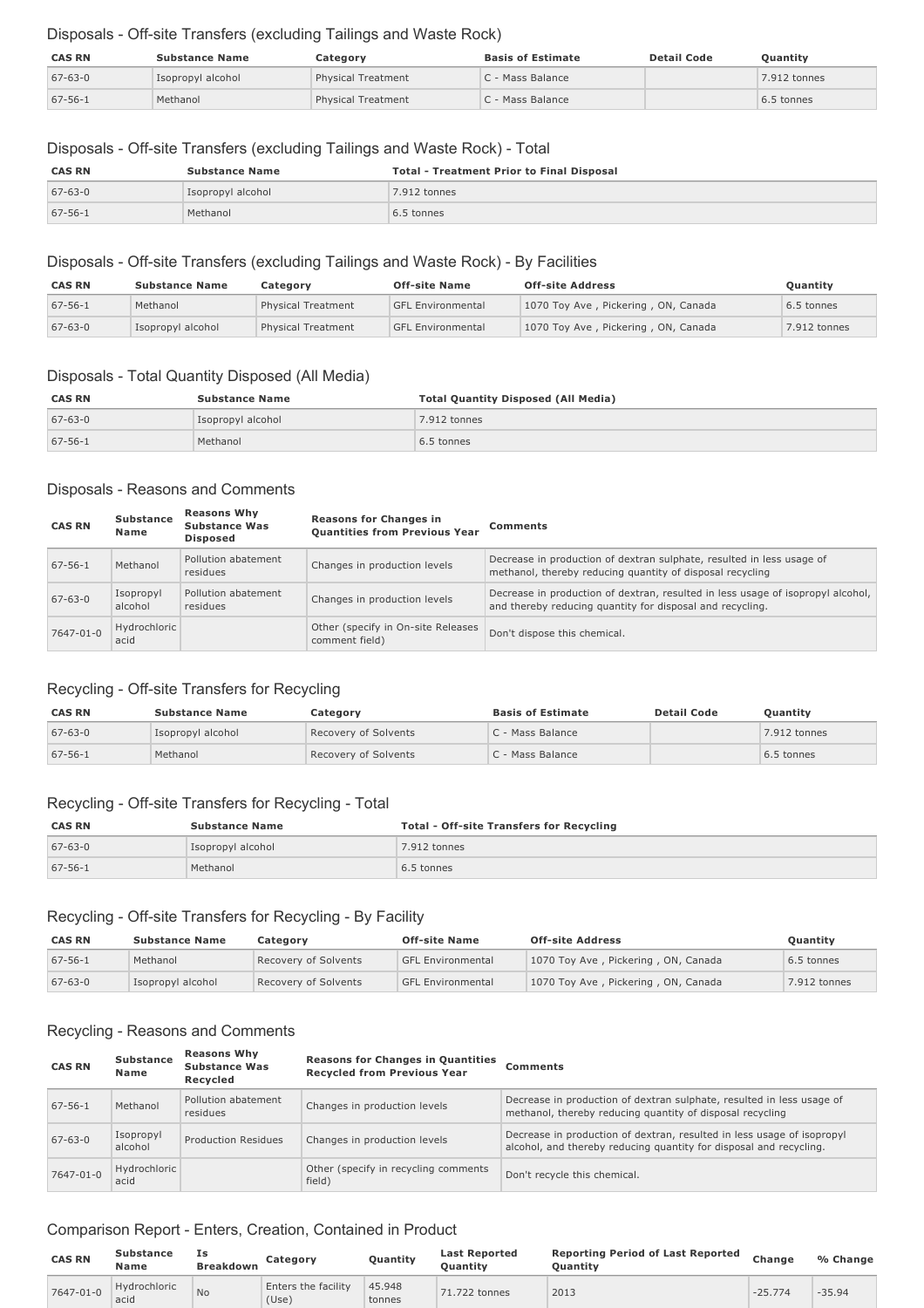| <b>CAS RN</b> | <b>Substance</b><br><b>Name</b> | Is<br><b>Breakdown</b> | Category                     | Quantity          | <b>Last Reported</b><br><b>Reporting Period of Last Reported</b><br>Quantity<br>Quantity |      | Change       | % Change |
|---------------|---------------------------------|------------------------|------------------------------|-------------------|------------------------------------------------------------------------------------------|------|--------------|----------|
| 7647-01-0     | Hydrochloric<br>acid            | <b>No</b>              | Creation                     | 0 tonnes          | 0 tonnes                                                                                 | 2013 | $\mathbf{0}$ |          |
| 7647-01-0     | Hydrochloric<br>acid            | No                     | Contained in<br>Product      | 0 tonnes          | 0 tonnes                                                                                 | 2013 | $\mathbf{0}$ |          |
| $67 - 63 - 0$ | Isopropyl<br>alcohol            | No                     | Enters the facility<br>(Use) | 158.40<br>tonnes  | 219.35 tonnes                                                                            | 2013 | $-60.95$     | $-27.79$ |
| $67 - 63 - 0$ | Isopropyl<br>alcohol            | No                     | Creation                     | 0 tonnes          | 0 tonnes                                                                                 | 2013 | $\mathbf{0}$ |          |
| $67 - 63 - 0$ | Isopropyl<br>alcohol            | No                     | Contained in<br>Product      | 0 tonnes          | 0 tonnes                                                                                 | 2013 | $\mathbf{0}$ |          |
| $67 - 63 - 0$ | Isopropyl<br>alcohol            | Yes                    | Enters the facility<br>(Use) | 158,400<br>tonnes | 219.35 tonnes                                                                            | 2013 | $-60.950$    | $-27.79$ |
| $67 - 63 - 0$ | Isopropyl<br>alcohol            | Yes                    | Creation                     | 0 tonnes          | 0 tonnes                                                                                 | 2013 | $\mathbf 0$  |          |
| $67 - 56 - 1$ | Methanol                        | <b>No</b>              | Enters the facility<br>(Use) | 15.883<br>tonnes  | 33.13 tonnes                                                                             | 2013 | $-17.247$    | $-52.06$ |
| $67 - 56 - 1$ | Methanol                        | No                     | Creation                     | 0 tonnes          | 0 tonnes                                                                                 | 2013 | $\mathbf{0}$ |          |
| $67 - 56 - 1$ | Methanol                        | No                     | Contained in<br>Product      | 0 tonnes          | 0 tonnes                                                                                 | 2013 | $\mathbb O$  |          |
| $67 - 56 - 1$ | Methanol                        | Yes                    | Enters the facility<br>(Use) | 15.883<br>tonnes  | 33.13 tonnes                                                                             | 2013 | $-17.247$    | $-52.06$ |
| $67 - 56 - 1$ | Methanol                        | Yes                    | Creation                     | 0 tonnes          | 0 tonnes                                                                                 | 2013 | $\mathbf 0$  |          |

# Comparison Report - Enters, Creation, Contained in Product : Reason(s) for Change

| <b>CAS RN</b> | <b>Substance Name</b>                | Reason(s) for Change Other Reason |                                                                                                                          |
|---------------|--------------------------------------|-----------------------------------|--------------------------------------------------------------------------------------------------------------------------|
| 7647-01-0     | Hydrochloric acid                    | Decrease in production<br>levels  |                                                                                                                          |
| $67 - 63 - 0$ | Isopropyl alcohol                    | Decrease in production<br>levels  |                                                                                                                          |
| $67 - 56 - 1$ | Methanol                             | Decrease in production<br>levels  |                                                                                                                          |
| NA - M16      | Volatile Organic Compounds<br>(VOCs) | Other                             | Decrease in production of dextran and dextran sulphate resulted in less usage of both methanol,<br>and isopropyl alcohol |

# Comparison Report - On-site Releases

| <b>CAS RN</b> | <b>Substance</b><br><b>Name</b> | Ιs<br><b>Breakdown</b> | Category                              | Quantity        | <b>Last Reported</b><br>Quantity | <b>Reporting Period of Last Reported</b><br>Quantity | Change       | % Change |
|---------------|---------------------------------|------------------------|---------------------------------------|-----------------|----------------------------------|------------------------------------------------------|--------------|----------|
| $67 - 63 - 0$ | Isopropyl<br>alcohol            | <b>No</b>              | Total Releases to Air                 | 10.32<br>tonnes | 16.12 tonnes                     | 2013                                                 | $-5.80$      | $-35.98$ |
| $67 - 63 - 0$ | Isopropyl<br>alcohol            | <b>No</b>              | <b>Total Releases to</b><br>Water     | 0 tonnes        | 0 tonnes                         | 2013                                                 | $\mathbf{0}$ |          |
| $67 - 63 - 0$ | Isopropyl<br>alcohol            | No                     | <b>Total Releases to</b><br>Land      | 0 tonnes        | 0 tonnes                         | 2013                                                 | $\mathbf{0}$ |          |
| $67 - 63 - 0$ | Isopropyl<br>alcohol            | No                     | <b>Total Releases to All</b><br>Media | 0 tonnes        | 0 tonnes                         | 2012                                                 | $\mathbf{0}$ |          |
| $67 - 63 - 0$ | Isopropyl<br>alcohol            | Yes                    | Total Releases to Air                 | 10.32<br>tonnes | 16.12 tonnes                     | 2013                                                 | $-5.80$      | $-35.98$ |
| $67 - 56 - 1$ | Methanol                        | <b>No</b>              | Total Releases to Air                 | 1.14<br>tonnes  | 1.657 tonnes                     | 2013                                                 | $-0.517$     | $-31.20$ |
| $67 - 56 - 1$ | Methanol                        | No                     | <b>Total Releases to</b><br>Water     | 0 tonnes        | 0 tonnes                         | 2013                                                 | $\mathbf{0}$ |          |
| $67 - 56 - 1$ | Methanol                        | No                     | <b>Total Releases to</b><br>Land      | 0 tonnes        | 0 tonnes                         | 2013                                                 | $\mathbf 0$  |          |
| $67 - 56 - 1$ | Methanol                        | No                     | <b>Total Releases to All</b><br>Media | 0 tonnes        | 0 tonnes                         | 2012                                                 | $\mathbf{0}$ |          |
| $67 - 56 - 1$ | Methanol                        | Yes                    | Total Releases to Air                 | 1.58<br>tonnes  | 1.657 tonnes                     | 2013                                                 | $-0.077$     | $-4.65$  |

### Comparison Report - On-site Releases - Reason(s) for Change

| <b>CAS RN</b> | <b>Substance Name</b>                | Reason(s) for Change Other Reason |                                                                                                                           |
|---------------|--------------------------------------|-----------------------------------|---------------------------------------------------------------------------------------------------------------------------|
| $67 - 63 - 0$ | Isopropyl alcohol                    | Decrease in production<br>levels  |                                                                                                                           |
| $67 - 56 - 1$ | Methanol                             | Other                             | Llonger operation of the scrubber and more usage of methanol for recovery of final product                                |
| NA - M16      | Volatile Organic Compounds<br>(VOCs) | Other                             | Decrease in production of dextran, and dextran sulphate resulted in less usage of both methanol,<br>and isopropyl alcohol |

# Comparison Report - Disposals On-site, Off-site and Tailings and Waste Rock

| <b>CAS RN</b> | <b>Substance</b><br><b>Name</b> | <b>Breakdown</b> | category | Quantity | Last Reported<br>Duantitv | <b>Reporting Period of Last</b><br><b>Reported Ouantity</b> | Change | % Change |
|---------------|---------------------------------|------------------|----------|----------|---------------------------|-------------------------------------------------------------|--------|----------|
|               |                                 |                  |          |          |                           |                                                             |        |          |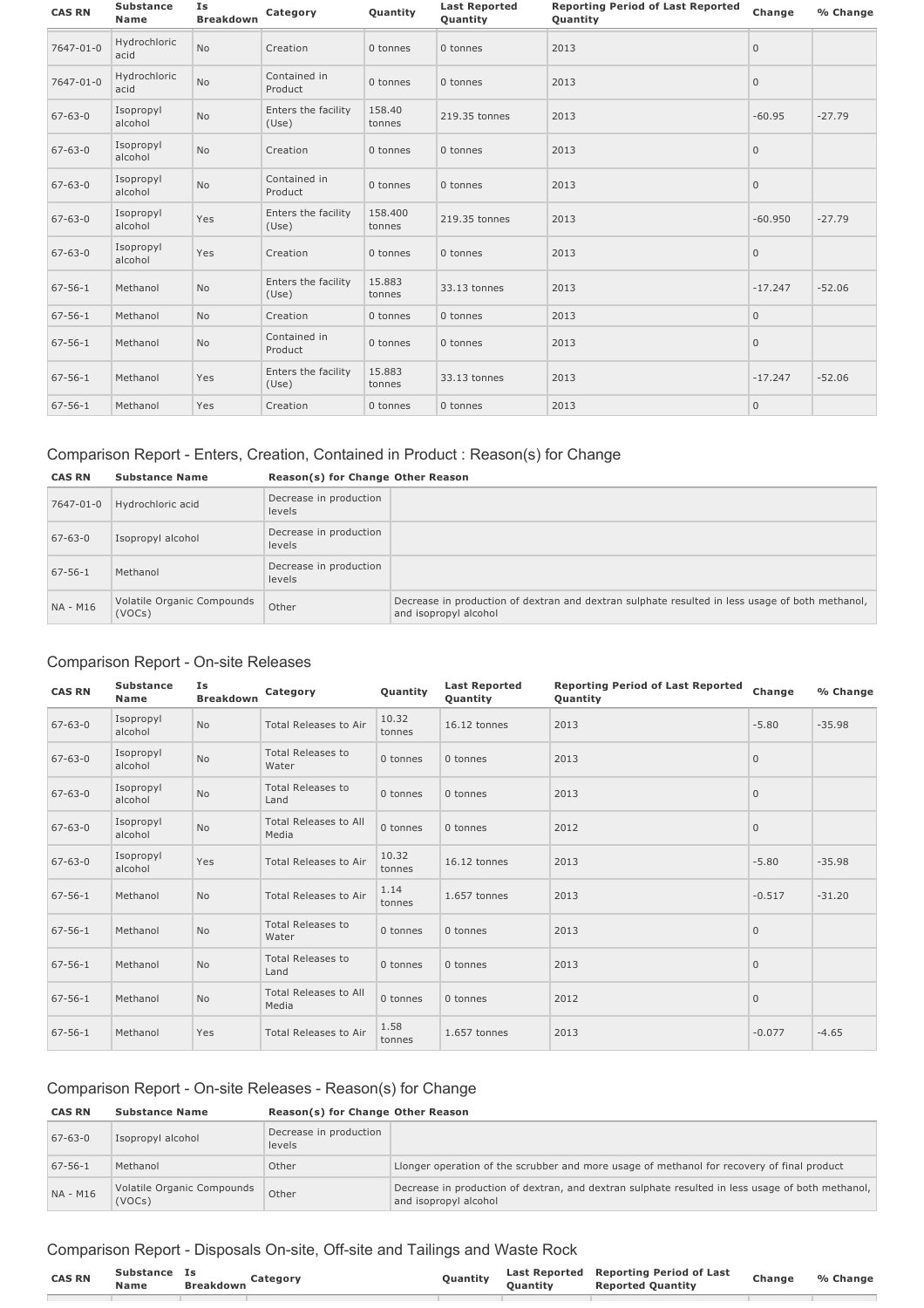| <b>CAS RN</b> | <b>Substance</b><br>Name | Is<br><b>Breakdown</b> | Category                                                         | Quantity        | <b>Last Reported</b><br>Quantity | <b>Reporting Period of Last</b><br><b>Reported Quantity</b> | Change       | % Change |
|---------------|--------------------------|------------------------|------------------------------------------------------------------|-----------------|----------------------------------|-------------------------------------------------------------|--------------|----------|
| $67 - 63 - 0$ | Isopropyl<br>alcohol     | <b>No</b>              | Total On-site Disposals                                          | 0 tonnes        | 0 tonnes                         | 2013                                                        | $\Omega$     |          |
| $67 - 63 - 0$ | Isopropyl<br>alcohol     | <b>No</b>              | Total Off-site Disposals                                         | 0 tonnes        | 0 tonnes                         | 2013                                                        | $\mathbf{0}$ |          |
| $67 - 63 - 0$ | Isopropyl<br>alcohol     | <b>No</b>              | Total Off-site transfer for treatment<br>Prior to Final Disposal | 7.912<br>tonnes | 10.81 tonnes                     | 2013                                                        | $-2.898$     | $-26.81$ |
| $67 - 63 - 0$ | Isopropyl<br>alcohol     | <b>No</b>              | Total On-site Disposal of Tailings and<br>Waste Rock             | 0 tonnes        | 0 tonnes                         | 2013                                                        | $\Omega$     |          |
| $67 - 63 - 0$ | Isopropyl<br>alcohol     | <b>No</b>              | Total Off-site Disposal of Tailings and<br>Waste Rock            | 0 tonnes        | 0 tonnes                         | 2013                                                        | $\mathbf{0}$ |          |
| $67 - 56 - 1$ | Methanol                 | <b>No</b>              | Total On-site Disposals                                          | 0 tonnes        | 0 tonnes                         | 2013                                                        | $\mathbf{0}$ |          |
| $67 - 56 - 1$ | Methanol                 | <b>No</b>              | Total Off-site Disposals                                         | 0 tonnes        | 0 tonnes                         | 2013                                                        | $\mathbf{0}$ |          |
| $67 - 56 - 1$ | Methanol                 | <b>No</b>              | Total Off-site transfer for treatment<br>Prior to Final Disposal | 6.5 tonnes      | 19.20 tonnes                     | 2013                                                        | $-12.70$     | $-66.15$ |
| $67 - 56 - 1$ | Methanol                 | <b>No</b>              | Total On-site Disposal of Tailings and<br>Waste Rock             | 0 tonnes        | 0 tonnes                         | 2013                                                        | $\mathbf{0}$ |          |
| $67 - 56 - 1$ | Methanol                 | <b>No</b>              | Total Off-site Disposal of Tailings and<br>Waste Rock            | 0 tonnes        | 0 tonnes                         | 2013                                                        | $\mathbf{0}$ |          |

### Comparison Report - Disposals On-site, Off-site and Tailings and Waste Rock - Reason(s) for Change

| <b>CAS RN</b> | <b>Substance Name</b> | <b>Reason(s) for Change</b>   | <b>Other Reason</b> |
|---------------|-----------------------|-------------------------------|---------------------|
| $67 - 63 - 0$ | Isopropyl alcohol     | Decrease in production levels |                     |
| $67 - 56 - 1$ | Methanol              | Decrease in production levels |                     |

#### Comparison Report - Transfers off-site for Recycling

| <b>CAS RN</b> | <b>Substance</b><br>Name | Ιs<br><b>Breakdown</b> | Category                                  | Quantity        | <b>Last Reported</b><br><b>Ouantity</b> | <b>Reporting Period of Last</b><br><b>Reported Quantity</b> | Change   | % Change |
|---------------|--------------------------|------------------------|-------------------------------------------|-----------------|-----------------------------------------|-------------------------------------------------------------|----------|----------|
| $67 - 63 - 0$ | Isopropyl<br>alcohol     | <b>No</b>              | Total off-site Transfers for<br>Recycling | 7.912<br>tonnes | $10.81$ tonnes                          | 2013                                                        | $-2.898$ | $-26.81$ |
| $67 - 56 - 1$ | Methanol                 | <b>No</b>              | Total off-site Transfers for<br>Recycling | 6.5 tonnes      | $19.20$ tonnes                          | 2013                                                        | $-12.70$ | $-66.15$ |

### Comparison Report - Transfers off-site for Recycling - Reason(s) for Change

| <b>CAS RN</b> | <b>Substance Name</b> | <b>Reason(s) for Change</b>   | <b>Other Reason</b> |
|---------------|-----------------------|-------------------------------|---------------------|
| $67 - 63 - 0$ | Isopropyl alcohol     | Decrease in production levels |                     |
| $67 - 56 - 1$ | Methanol              | Decrease in production levels |                     |

#### Pollution Prevention

Does the facility have a documented pollution prevention plan? Yes a) Please check all that apply **Plan was prepared or implemented for another government jurisdiction (i.e. other Federal** government department, province, municipality). Specify name in comments field below. b) Did the facility update their plan in the current reporting year? No

c) Does the plan address substances, energy conservation, or water conservation?

Please summarize your pollution prevention plan. If you selected "Substances", please specify the substances that were addressed in your plan (this information will be publicly available).

Did the facility complete any pollution prevention activities in the current NPRI reporting year

Substances (provide the name of the primary Substances in the comments field below)

The company has scrubbers for air pollution control.

No

# Progress on TRA Plan - Objectives

| <b>CAS RN</b> | Substance<br>Name    | <b>Objectives</b>                                                                                                                                                                                                                                                                                                                                                                                                                                                                                                                                                                                                                                                                                                                |
|---------------|----------------------|----------------------------------------------------------------------------------------------------------------------------------------------------------------------------------------------------------------------------------------------------------------------------------------------------------------------------------------------------------------------------------------------------------------------------------------------------------------------------------------------------------------------------------------------------------------------------------------------------------------------------------------------------------------------------------------------------------------------------------|
| 7647-01-0     | Hydrochloric<br>acid | We plan to reformulate on process and investigate alternate equipment                                                                                                                                                                                                                                                                                                                                                                                                                                                                                                                                                                                                                                                            |
| $67 - 63 - 0$ | Isopropyl<br>alcohol | A new production method for Dextran will be investigated. This will require personnel time for research and development. Costs cannot be<br>accurately estimated at this time as we are unsure of the research involved and the possible progress. Based on current knowledge our<br>best estimate is one full time employee for about one year or perhaps \$75,000. An opening for this position has been posted and resumes<br>are being collected. The outcome is not quaranteed. The most immediate option is the production of Iron Dextran 10% by a different<br>process eliminating the use of IPA. The most immediate option is the production of Iron Dextran 20% by a different process eliminating the<br>use of IPA. |
| $67 - 56 - 1$ | Methanol             | More accurate measurement of Methanol during addition.                                                                                                                                                                                                                                                                                                                                                                                                                                                                                                                                                                                                                                                                           |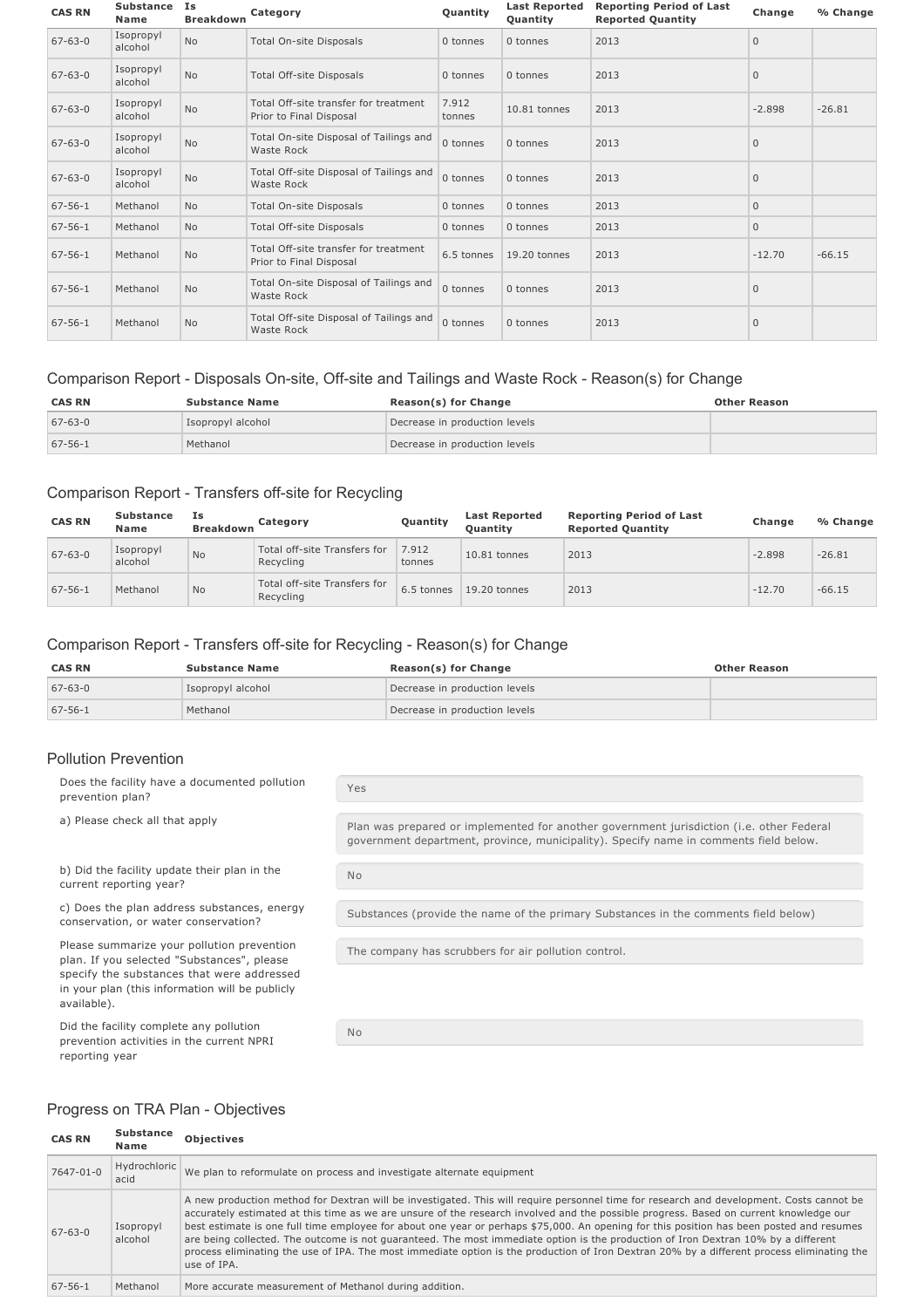# Progress on TRA Plan - Use Targets

| <b>CAS RN</b> | <b>Substance</b><br><b>Name</b> | <b>Ouantity</b> | Years | <b>Description of Target</b>                                                                                           |
|---------------|---------------------------------|-----------------|-------|------------------------------------------------------------------------------------------------------------------------|
| 7647-01-0     | Hydrochloric acid 129.86 kg 5   |                 |       | Some reductions will be implemented immediately, others will require purchase and installation of new<br>equipment     |
| $67 - 63 - 0$ | Isopropyl alcohol 25 tonnes 5   |                 |       |                                                                                                                        |
| $67 - 56 - 1$ | Methanol                        | 1200 kg         | 5     | Changes will require product being put on stability to show customers there is no deliterious effect on the<br>product |

# Progress on TRA Plan - Creation Targets

| <b>CAS RN</b> | <b>Substance Name</b> | Quantity           | Years              | <b>Description of Target</b>            |
|---------------|-----------------------|--------------------|--------------------|-----------------------------------------|
| 7647-01-0     | Hydrochloric acid     | No quantity target | No timeline target |                                         |
| $67 - 63 - 0$ | Isopropyl alcohol     | No quantity target | No timeline target | Product is not created at this facility |
| $67 - 56 - 1$ | Methanol              | No quantity target | No timeline target | Product is not created on site          |

# Progress on TRA Plan - Toxic Reduction Options Implemented

| <b>CAS RN</b> | <b>Substance</b><br>Name | <b>Activity</b>                       | Steps that were taken in<br>the reporting period to<br>implement the toxic<br>reduction option                                     | Public summary of the<br>description of the steps                                                                                  | Comparison of the steps that<br>were described in the plan for<br>implementation with the actual<br>steps taken during the<br>reporting period | <b>Public summary of the</b><br>comparison of the steps                                                                            |
|---------------|--------------------------|---------------------------------------|------------------------------------------------------------------------------------------------------------------------------------|------------------------------------------------------------------------------------------------------------------------------------|------------------------------------------------------------------------------------------------------------------------------------------------|------------------------------------------------------------------------------------------------------------------------------------|
| 7647-01-0     | Hydrochloric<br>acid     | Other                                 | Decrease in production of<br>dextran, and dextran<br>sulphate resulted in less<br>usage of both methanol,<br>and isopropyl alcohol | Decrease in production of<br>dextran, and dextran<br>sulphate resulted in less<br>usage of both methanol,<br>and isopropyl alcohol | Decrease in production of dextran,<br>and dextran sulphate resulted in<br>less usage of both methanol, and<br>isopropyl alcohol                | Decrease in production of<br>dextran, and dextran<br>sulphate resulted in less<br>usage of both methanol, and<br>isopropyl alcohol |
| $67 - 63 - 0$ | Isopropyl<br>alcohol     | Modified<br>design or<br>composition  | Decrease in production of<br>dextran, and dextran<br>sulphate resulted in less<br>usage of both methanol,<br>and isopropyl alcohol | Decrease in production of<br>dextran, and dextran<br>sulphate resulted in less<br>usage of both methanol,<br>and isopropyl alcohol | Decrease in production of dextran,<br>and dextran sulphate resulted in<br>less usage of both methanol, and<br>isopropyl alcohol                | Decrease in production of<br>dextran, and dextran<br>sulphate resulted in less<br>usage of both methanol, and<br>isopropyl alcohol |
| $67 - 56 - 1$ | Methanol                 | Improved<br>application<br>techniques | Decrease in production of<br>dextran, and dextran<br>sulphate resulted in less<br>usage of both methanol,<br>and isopropyl alcohol | Decrease in production of<br>dextran, and dextran<br>sulphate resulted in less<br>usage of both methanol,<br>and isopropyl alcohol | Decrease in production of dextran,<br>and dextran sulphate resulted in<br>less usage of both methanol, and<br>isopropyl alcohol                | Decrease in production of<br>dextran, and dextran<br>sulphate resulted in less<br>usage of both methanol, and<br>isopropyl alcohol |

| <b>CAS RN</b> | <b>Substance Name</b> | Activity                        | Will the timelines in the current version of the plan will be met | Comments: |
|---------------|-----------------------|---------------------------------|-------------------------------------------------------------------|-----------|
| 7647-01-0     | Hydrochloric acid     | Other                           | No.                                                               |           |
| $67 - 63 - 0$ | Isopropyl alcohol     | Modified design or composition  | <b>No</b>                                                         |           |
| $67 - 56 - 1$ | Methanol              | Improved application techniques | <b>No</b>                                                         |           |

# Progress on TRA Plan - Reductions due to Options Implemented - Equipment or process modifications

| <b>CAS RN</b> | Substance<br><b>Name</b> | Activity                              | <b>Reductions due to Options Implemented</b>                                                                                                                                                    | Quantity  |
|---------------|--------------------------|---------------------------------------|-------------------------------------------------------------------------------------------------------------------------------------------------------------------------------------------------|-----------|
| $67 - 56 - 1$ | Methanol                 | Improved<br>application<br>techniques | The amount of reduction in use of the substance at the facility during the reporting period that resulted due<br>to the steps described:                                                        | No Amount |
| $67 - 56 - 1$ | Methanol                 | Improved<br>application<br>techniques | The amount of reduction in <b>creation</b> of the substance at the facility during the reporting period that<br>resulted due to the steps described:                                            | No Amount |
| $67 - 56 - 1$ | Methanol                 | Improved<br>application<br>techniques | The amount of reduction in the substance contained in product at the facility during the reporting period<br>that resulted due to the steps described:                                          | No Amount |
| $67 - 56 - 1$ | Methanol                 | Improved<br>application<br>techniques | The amount of reduction in <b>release to air</b> of the substance at the facility during the reporting period that<br>resulted due to the steps described:                                      | No Amount |
| $67 - 56 - 1$ | Methanol                 | Improved<br>application<br>techniques | The amount of reduction in <b>release to water</b> of the substance at the facility during the reporting period<br>that resulted due to the steps described:                                    | No Amount |
| $67 - 56 - 1$ | Methanol                 | Improved<br>application<br>techniques | The amount of reduction in release to land of the substance at the facility during the reporting period that<br>resulted due to steps described:                                                | No Amount |
| $67 - 56 - 1$ | Methanol                 | Improved<br>application<br>techniques | The amount of reduction in the substance <b>disposed on-site</b> (including tailings and waste rocks) at the<br>facility during the reporting period that resulted due to the steps described:  | No Amount |
| $67 - 56 - 1$ | Methanol                 | Improved<br>application<br>techniques | The amount of reduction in the substance <b>disposed off-site</b> (including tailings and waste rocks) at the<br>facility during the reporting period that resulted due to the steps described: | No Amount |
| $67 - 56 - 1$ | Methanol                 | Improved<br>application<br>techniques | The amount of reduction in the substance recycled off-site at the facility during the reporting period that<br>resulted due to the steps described:                                             | No Amount |

# Progress on TRA Plan - Reductions due to Options Implemented - Materials or feedstock substitution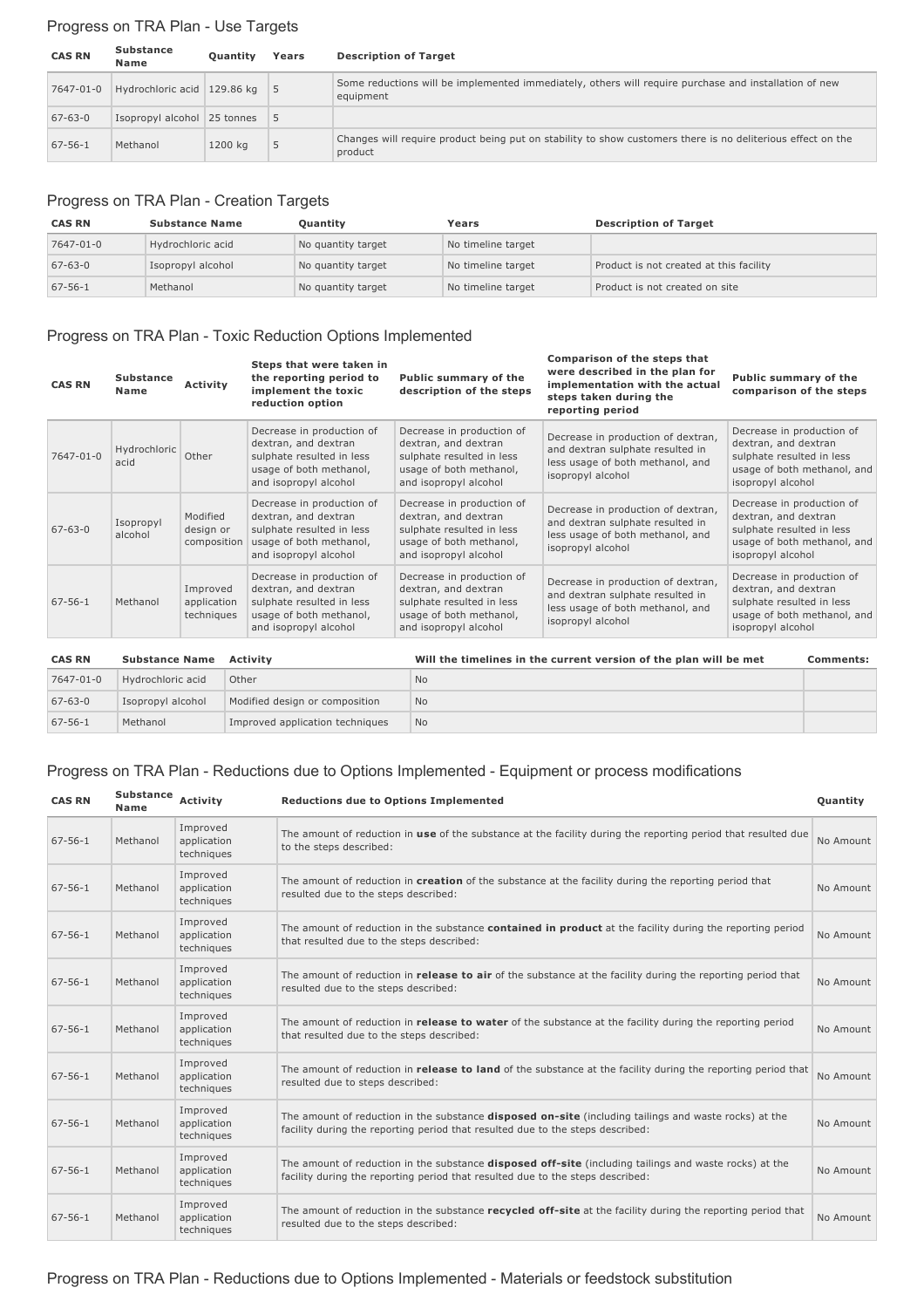| <b>CAS RN</b>   | <b>Substance</b><br>Name | <b>Activity</b> | <b>Reductions due to Options Implemented</b>                                                                                                                                                    | Quantity  |
|-----------------|--------------------------|-----------------|-------------------------------------------------------------------------------------------------------------------------------------------------------------------------------------------------|-----------|
| 7647-01-0       | Hydrochloric<br>acid     | Other           | The amount of reduction in use of the substance at the facility during the reporting period that resulted due to the<br>steps described:                                                        | No Amount |
| 7647-01-0       | Hydrochloric<br>acid     | Other           | The amount of reduction in creation of the substance at the facility during the reporting period that resulted due<br>to the steps described:                                                   | No Amount |
| 7647-01-0       | Hydrochloric<br>acid     | Other           | The amount of reduction in the substance <b>contained in product</b> at the facility during the reporting period that<br>resulted due to the steps described:                                   | No Amount |
| 7647-01-0       | Hydrochloric<br>acid     | Other           | The amount of reduction in <b>release to air</b> of the substance at the facility during the reporting period that<br>resulted due to the steps described:                                      | No Amount |
| 7647-01-0       | Hydrochloric<br>acid     | Other           | The amount of reduction in <b>release to water</b> of the substance at the facility during the reporting period that<br>resulted due to the steps described:                                    | No Amount |
| 7647-01-0       | Hydrochloric<br>acid     | Other           | The amount of reduction in release to land of the substance at the facility during the reporting period that<br>resulted due to steps described:                                                | No Amount |
| 7647-01-0       | Hydrochloric<br>acid     | Other           | The amount of reduction in the substance <b>disposed on-site</b> (including tailings and waste rocks) at the facility<br>during the reporting period that resulted due to the steps described:  | No Amount |
| 7647-01-0       | Hydrochloric<br>acid     | Other           | The amount of reduction in the substance <b>disposed off-site</b> (including tailings and waste rocks) at the facility<br>during the reporting period that resulted due to the steps described: | No Amount |
| $7647 - 01 - 0$ | Hydrochloric<br>acid     | Other           | The amount of reduction in the substance recycled off-site at the facility during the reporting period that<br>resulted due to the steps described:                                             | No Amount |

# Progress on TRA Plan - Reductions due to Options Implemented - Product design or reformulation

| <b>CAS RN</b> | Substance<br>Name    | Activity                          | <b>Reductions due to Options Implemented</b>                                                                                                                                                    | Quantity  |
|---------------|----------------------|-----------------------------------|-------------------------------------------------------------------------------------------------------------------------------------------------------------------------------------------------|-----------|
| $67 - 63 - 0$ | Isopropyl<br>alcohol | Modified design or<br>composition | The amount of reduction in use of the substance at the facility during the reporting period that resulted due<br>to the steps described:                                                        | No Amount |
| $67 - 63 - 0$ | Isopropyl<br>alcohol | Modified design or<br>composition | The amount of reduction in <b>creation</b> of the substance at the facility during the reporting period that<br>resulted due to the steps described:                                            | No Amount |
| $67 - 63 - 0$ | Isopropyl<br>alcohol | Modified design or<br>composition | The amount of reduction in the substance <b>contained in product</b> at the facility during the reporting period<br>that resulted due to the steps described:                                   | No Amount |
| $67 - 63 - 0$ | Isopropyl<br>alcohol | Modified design or<br>composition | The amount of reduction in <b>release to air</b> of the substance at the facility during the reporting period that<br>resulted due to the steps described:                                      | No Amount |
| $67 - 63 - 0$ | Isopropyl<br>alcohol | Modified design or<br>composition | The amount of reduction in <b>release to water</b> of the substance at the facility during the reporting period<br>that resulted due to the steps described:                                    | No Amount |
| $67 - 63 - 0$ | Isopropyl<br>alcohol | Modified design or<br>composition | The amount of reduction in release to land of the substance at the facility during the reporting period that<br>resulted due to steps described:                                                | No Amount |
| $67 - 63 - 0$ | Isopropyl<br>alcohol | Modified design or<br>composition | The amount of reduction in the substance <b>disposed on-site</b> (including tailings and waste rocks) at the<br>facility during the reporting period that resulted due to the steps described:  | No Amount |
| $67 - 63 - 0$ | Isopropyl<br>alcohol | Modified design or<br>composition | The amount of reduction in the substance <b>disposed off-site</b> (including tailings and waste rocks) at the<br>facility during the reporting period that resulted due to the steps described: | No Amount |
| $67 - 63 - 0$ | Isopropyl<br>alcohol | Modified design or<br>composition | The amount of reduction in the substance recycled off-site at the facility during the reporting period that<br>resulted due to the steps described:                                             | No Amount |

# Progress on TRA Plan - Additional Actions

| <b>CAS RN</b> | <b>Substance</b><br>Name | Were there any additional actions outside the plan<br>taken during the reporting period to reduce the use<br>and/or creation of the substance? | Describe any additional actions that<br>were taken during the reporting period<br>to achieve the plan's objectives | Provide a public summary<br>of the description of the<br>additional action taken |
|---------------|--------------------------|------------------------------------------------------------------------------------------------------------------------------------------------|--------------------------------------------------------------------------------------------------------------------|----------------------------------------------------------------------------------|
| 7647-01-0     | Hydrochloric No<br>acid  |                                                                                                                                                |                                                                                                                    |                                                                                  |
| $67 - 63 - 0$ | Isopropyl<br>alcohol     | <b>No</b>                                                                                                                                      |                                                                                                                    |                                                                                  |
| $67 - 56 - 1$ | Methanol                 | <b>No</b>                                                                                                                                      |                                                                                                                    |                                                                                  |

# Progress on TRA Plan - Reductions due to additional actions taken

**CAS RN Substance Name Reductions due to additional actions taken Quantity**

|  | Juant |  |  |
|--|-------|--|--|

|  | 7647-01-0 | Hydrochloric<br>acid | The amount of reduction in use of the substance at the facility during the reporting period that resulted due to the additional<br>actions.                                                        |  |
|--|-----------|----------------------|----------------------------------------------------------------------------------------------------------------------------------------------------------------------------------------------------|--|
|  | 7647-01-0 | Hydrochloric<br>acid | The amount of reduction in creation of the substance at the facility during the reporting period that resulted due to the<br>additional actions.                                                   |  |
|  | 7647-01-0 | Hydrochloric<br>acid | The amount of reduction in the substance <b>contained in product</b> at the facility during the reporting period that resulted due to<br>the additional actions.                                   |  |
|  | 7647-01-0 | Hydrochloric<br>acid | The amount of reduction in <b>release to air</b> of the substance at the facility during the reporting period that resulted due to the<br>additional actions.                                      |  |
|  | 7647-01-0 | acid                 | Hydrochloric The amount of reduction in release to water of the substance at the facility during the reporting period that resulted due to<br>the additional actions.                              |  |
|  | 7647-01-0 | Hydrochloric<br>acid | The amount of reduction in <b>release to land</b> of the substance at the facility during the reporting period that resulted due to<br>additional actions.                                         |  |
|  | 7647-01-0 | Hydrochloric<br>acid | The amount of reduction in the substance disposed on-site (including tailings and waste rocks) at the facility during the<br>reporting period that resulted due to the additional actions.         |  |
|  | 7647-01-0 | Hydrochloric<br>acid | The amount of reduction in the substance <b>disposed off-site</b> (including tailings and waste rocks) at the facility during the<br>reporting period that resulted due to the additional actions. |  |
|  | 7647-01-0 | Hydrochloric<br>acid | The amount of reduction in the substance recycled off-site at the facility during the reporting period that resulted due to the<br>additional actions.                                             |  |
|  |           |                      |                                                                                                                                                                                                    |  |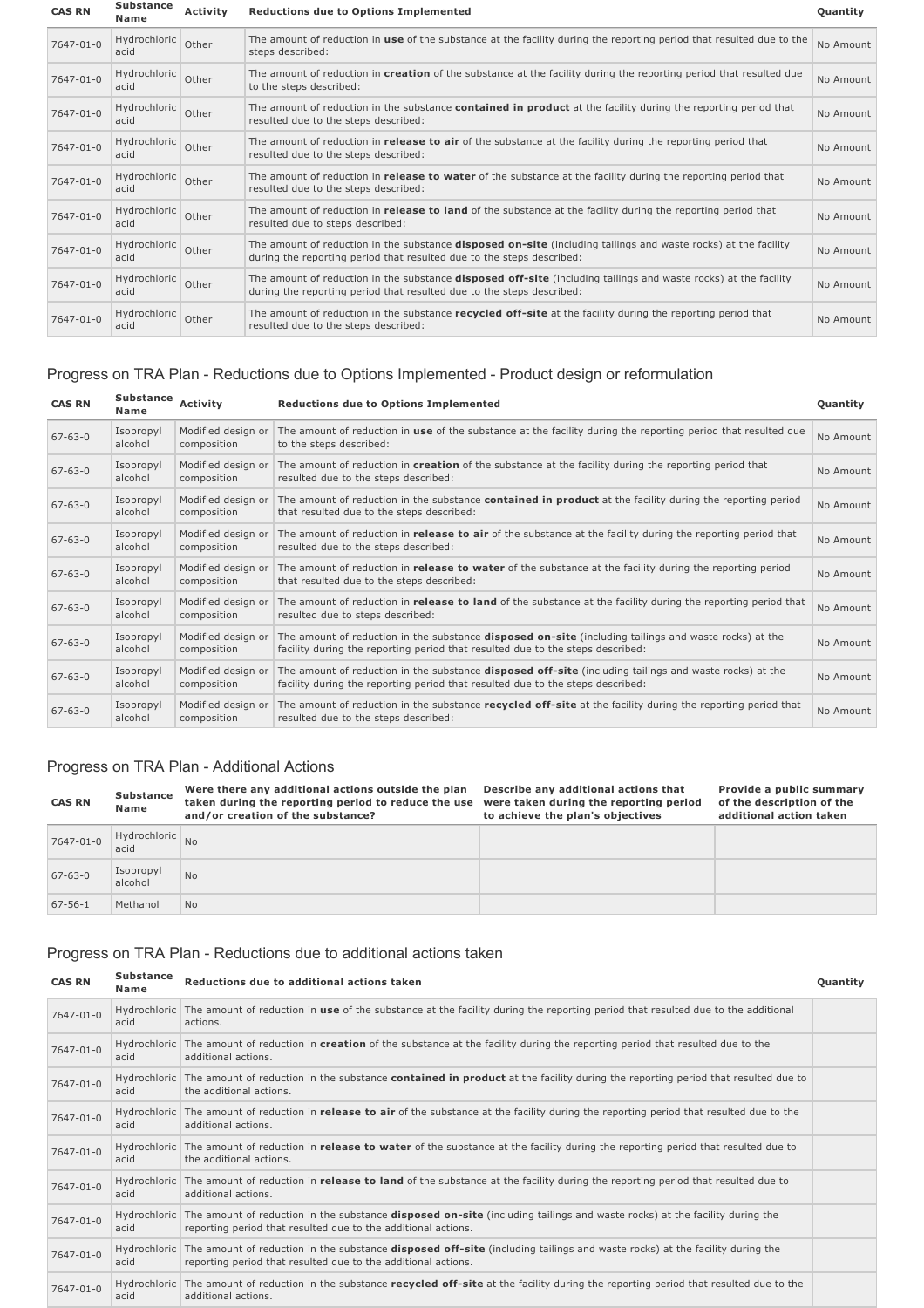| <b>CAS RN</b> | <b>Substance</b><br>Name | Reductions due to additional actions taken                                                                                                                                                         | Quantity |
|---------------|--------------------------|----------------------------------------------------------------------------------------------------------------------------------------------------------------------------------------------------|----------|
| $67 - 63 - 0$ | Isopropyl<br>alcohol     | The amount of reduction in use of the substance at the facility during the reporting period that resulted due to the additional<br>actions.                                                        |          |
| $67 - 63 - 0$ | Isopropyl<br>alcohol     | The amount of reduction in creation of the substance at the facility during the reporting period that resulted due to the<br>additional actions.                                                   |          |
| $67 - 63 - 0$ | Isopropyl<br>alcohol     | The amount of reduction in the substance contained in product at the facility during the reporting period that resulted due to<br>the additional actions.                                          |          |
| $67 - 63 - 0$ | Isopropyl<br>alcohol     | The amount of reduction in <b>release to air</b> of the substance at the facility during the reporting period that resulted due to the<br>additional actions.                                      |          |
| $67 - 63 - 0$ | Isopropyl<br>alcohol     | The amount of reduction in release to water of the substance at the facility during the reporting period that resulted due to<br>the additional actions.                                           |          |
| $67 - 63 - 0$ | Isopropyl<br>alcohol     | The amount of reduction in release to land of the substance at the facility during the reporting period that resulted due to<br>additional actions.                                                |          |
| $67 - 63 - 0$ | Isopropyl<br>alcohol     | The amount of reduction in the substance <b>disposed on-site</b> (including tailings and waste rocks) at the facility during the<br>reporting period that resulted due to the additional actions.  |          |
| $67 - 63 - 0$ | Isopropyl<br>alcohol     | The amount of reduction in the substance <b>disposed off-site</b> (including tailings and waste rocks) at the facility during the<br>reporting period that resulted due to the additional actions. |          |
| $67 - 63 - 0$ | Isopropyl<br>alcohol     | The amount of reduction in the substance recycled off-site at the facility during the reporting period that resulted due to the<br>additional actions.                                             |          |
| $67 - 56 - 1$ | Methanol                 | The amount of reduction in use of the substance at the facility during the reporting period that resulted due to the additional<br>actions.                                                        |          |
| $67 - 56 - 1$ | Methanol                 | The amount of reduction in creation of the substance at the facility during the reporting period that resulted due to the<br>additional actions.                                                   |          |
| $67 - 56 - 1$ | Methanol                 | The amount of reduction in the substance contained in product at the facility during the reporting period that resulted due to<br>the additional actions.                                          |          |
| $67 - 56 - 1$ | Methanol                 | The amount of reduction in <b>release to air</b> of the substance at the facility during the reporting period that resulted due to the<br>additional actions.                                      |          |
| $67 - 56 - 1$ | Methanol                 | The amount of reduction in release to water of the substance at the facility during the reporting period that resulted due to<br>the additional actions.                                           |          |
| $67 - 56 - 1$ | Methanol                 | The amount of reduction in release to land of the substance at the facility during the reporting period that resulted due to<br>additional actions.                                                |          |
| $67 - 56 - 1$ | Methanol                 | The amount of reduction in the substance <b>disposed on-site</b> (including tailings and waste rocks) at the facility during the<br>reporting period that resulted due to the additional actions.  |          |
| $67 - 56 - 1$ | Methanol                 | The amount of reduction in the substance <b>disposed off-site</b> (including tailings and waste rocks) at the facility during the<br>reporting period that resulted due to the additional actions. |          |
| $67 - 56 - 1$ | Methanol                 | The amount of reduction in the substance recycled off-site at the facility during the reporting period that resulted due to the<br>additional actions.                                             |          |

#### Progress on TRA Plan - Amendments

| <b>CAS RN</b> | <b>Substance</b><br>Name | Were any amendments made to<br>the toxic substance reduction<br>plan during the reporting period | Description any amendments that<br>were made to the toxic substance<br>reduction plan during the reporting<br>period | Provide a public summary of the description of any<br>amendments that were made to the toxic<br>substance reduction plan during the reporting<br>period |
|---------------|--------------------------|--------------------------------------------------------------------------------------------------|----------------------------------------------------------------------------------------------------------------------|---------------------------------------------------------------------------------------------------------------------------------------------------------|
| 7647-01-0     | Hydrochloric No<br>acid  |                                                                                                  |                                                                                                                      |                                                                                                                                                         |
| $67 - 63 - 0$ | Isopropyl<br>alcohol     | No.                                                                                              |                                                                                                                      |                                                                                                                                                         |
| $67 - 56 - 1$ | Methanol                 | <b>No</b>                                                                                        |                                                                                                                      |                                                                                                                                                         |

# Report Submission and Electronic Certification

#### NPRI Electronic Statement of Certification

| Specify the language of correspondence |
|----------------------------------------|
| English                                |
| Comments (optional)                    |

I hereby certify that I have exercised due diligence to ensure that the submitted information is true and complete. The amounts and values for the facility(ies) identified below are accurate, based on reasonable estimates using available data. The data for the facility(ies) that I represent are hereby submitted to the programs identified below using the Single Window Reporting Application.

I also acknowledge that the data will be made public.

Note: Only the person identified as the Certifying Official or the authorized delegate should submit the report(s) identified below.

| Company Name                                 |
|----------------------------------------------|
| Dextran Products Ltd.                        |
| Certifying Official (or authorized delegate) |
| George Usher                                 |
| Report Submitted by                          |
| George Usher                                 |

I, the Certifying Official or authorized delegate, agree with the statements above and acknowledge that by pressing the "Submit Report(s)" button, I am electronically certifying and submitting the facility report(s) for the identified company to its affiliated programs.